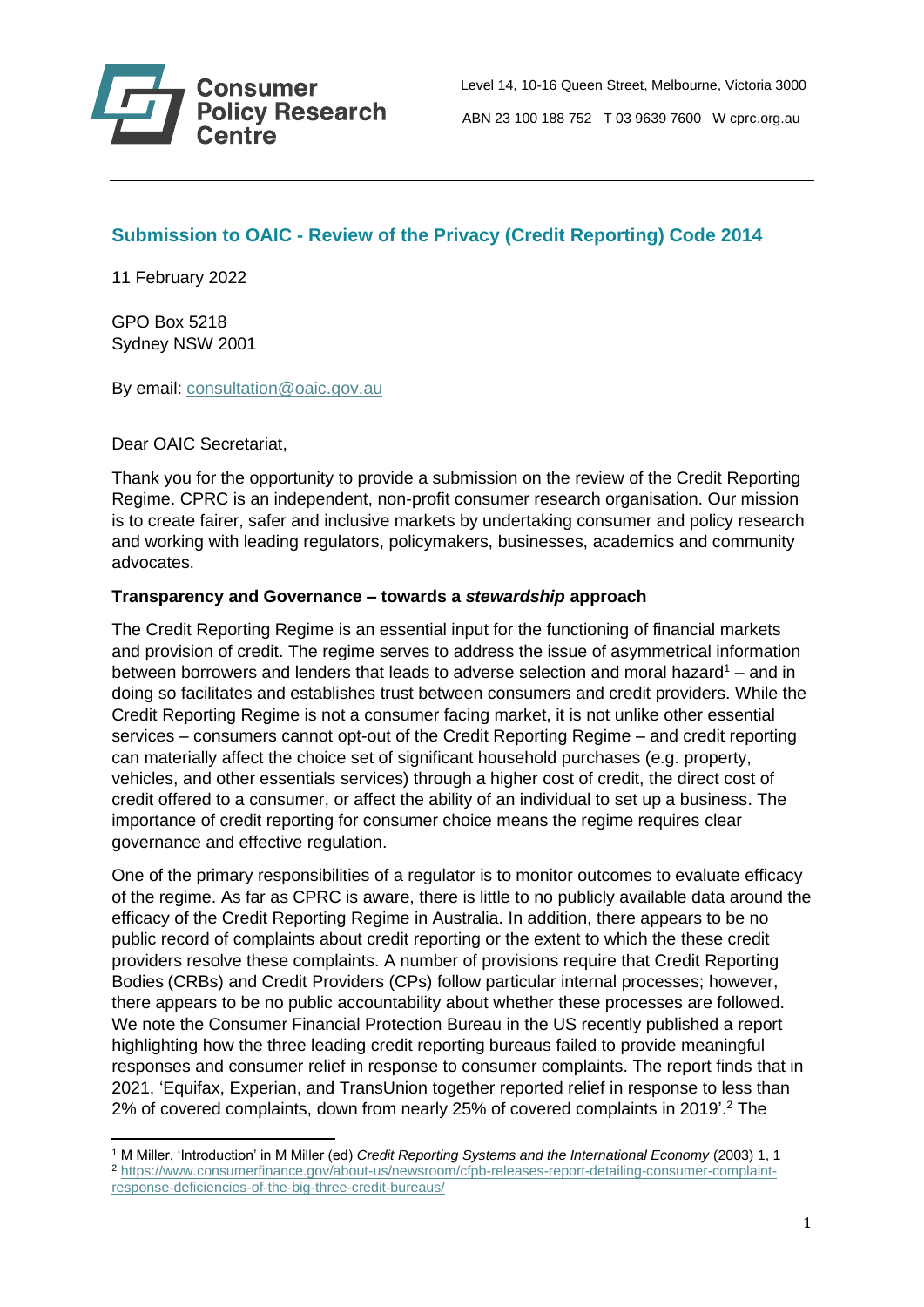report highlights the barriers that consumers face in seeking to resolve incorrect information and also finds Equifax, Experian, and TransUnion failed to meet statutory obligations.<sup>3</sup> It seems reasonable to suggest resolution of complaints/correction of information in Australia may be similar given that two of the three CRBs operate the Credit Reporting Regime in Australia. CRBs operate in an oligopoly without competitive pressure to improve service. Accordingly, these firms must be held accountable through adequate measuring and public reporting of consumer outcomes. The OAIC needs to be properly resourced to build capacity to deliver these functions, otherwise the regime cannot be deemed effective.

As outlined in our submission on the review of the Privacy Act, CPRC supports establishing a *Deputy Information Commissioner – Enforcement* to allow OAIC to have more dedicated focus on enforcement.<sup>4</sup> Effective and regular surveillance and enforcement by the regulator is needed to educate and shift the market towards a more consumer-centric approach to the Credit Reporting Regime. The onus cannot remain on consumers alone to identify and report breaches to the regulator after the harm takes place. To truly create an effective ecosystem for privacy protections, effective complaints mechanisms need to be supplemented by an adequately resourced regulator with the capacity and capability to monitor and enforce regulatory breaches in this complex environment.

**Recommendation 1: the OAIC be properly funded and resourced to:**

- **engage in ongoing collection of complaints data and resolution of complaints, and publication of this data**
- **engage in audit processes required of CPs and CRBs to determine whether they are adhering to the requirements of the regime and make their evaluation public to help build trust and awareness of the regime**
- **engage in ongoing surveillance and enforcement to ensure a consumer centric approach credit reporting.**

Given the importance of this information for consumer choice, we urge the OAIC to take a clearer, stewardship approach to the Credit Reporting Regime, placing consumer outcomes at the heart of the regime. A *stewardship* approach involves shifting the focus of the regulator to consider an evidence-based view of how consumers are likely to engage with the regime, the barriers they encounter, and how these barriers can be mitigated to deliver better outcomes for all consumers. We refer the OAIC to our reports exploring how regulators can improve consumer engagement in complex markets to consider how the Credit Reporting Regime can be made more accessible. <sup>5</sup> Broadly, this requires shifting the onus away from consumers and their advocates to navigate an unreasonably complex legislative instrument, to a simplified, accessible and well-regulated regime. As part of this shift, we encourage the OAIC to consider introducing outcomes-based regulation. This would shift the responsibility to industry for implementing good consumer outcomes and

<sup>3</sup> Ibid.

<sup>4</sup> Consumer Policy Research Centre, *Submission to The Attorney-General's Department – Privacy Act Review – Discussion Paper,* 10 Jan 2022, [https://cprc.org.au/publications/submission-to-the-attorney](https://cprc.org.au/publications/submission-to-the-attorney-generals-department-privacy-act-review-discussion-paper/)[generals-department-privacy-act-review-discussion-paper/](https://cprc.org.au/publications/submission-to-the-attorney-generals-department-privacy-act-review-discussion-paper/)

<sup>5</sup> See Ben Martin Hobbs and Emma O'Neill, *The experiences of older consumers: towards markets that work for people* (Consumer Policy Research Centre, (July 2020) [https://cprc.org.au/publications/the-experiences-of-older](https://cprc.org.au/publications/the-experiences-of-older-consumers-towards-markets-that-work-for-people/)[consumers-towards-markets-that-work-for-people/;](https://cprc.org.au/publications/the-experiences-of-older-consumers-towards-markets-that-work-for-people/) Ben Martin Hobbs and Lauren Solomon, *Five Preconditions of effective consumer engagement,* (Consumer Policy Research Centre, April 2018)

<https://cprc.org.au/publications/report-five-preconditions-of-effective-consumer-engagement/>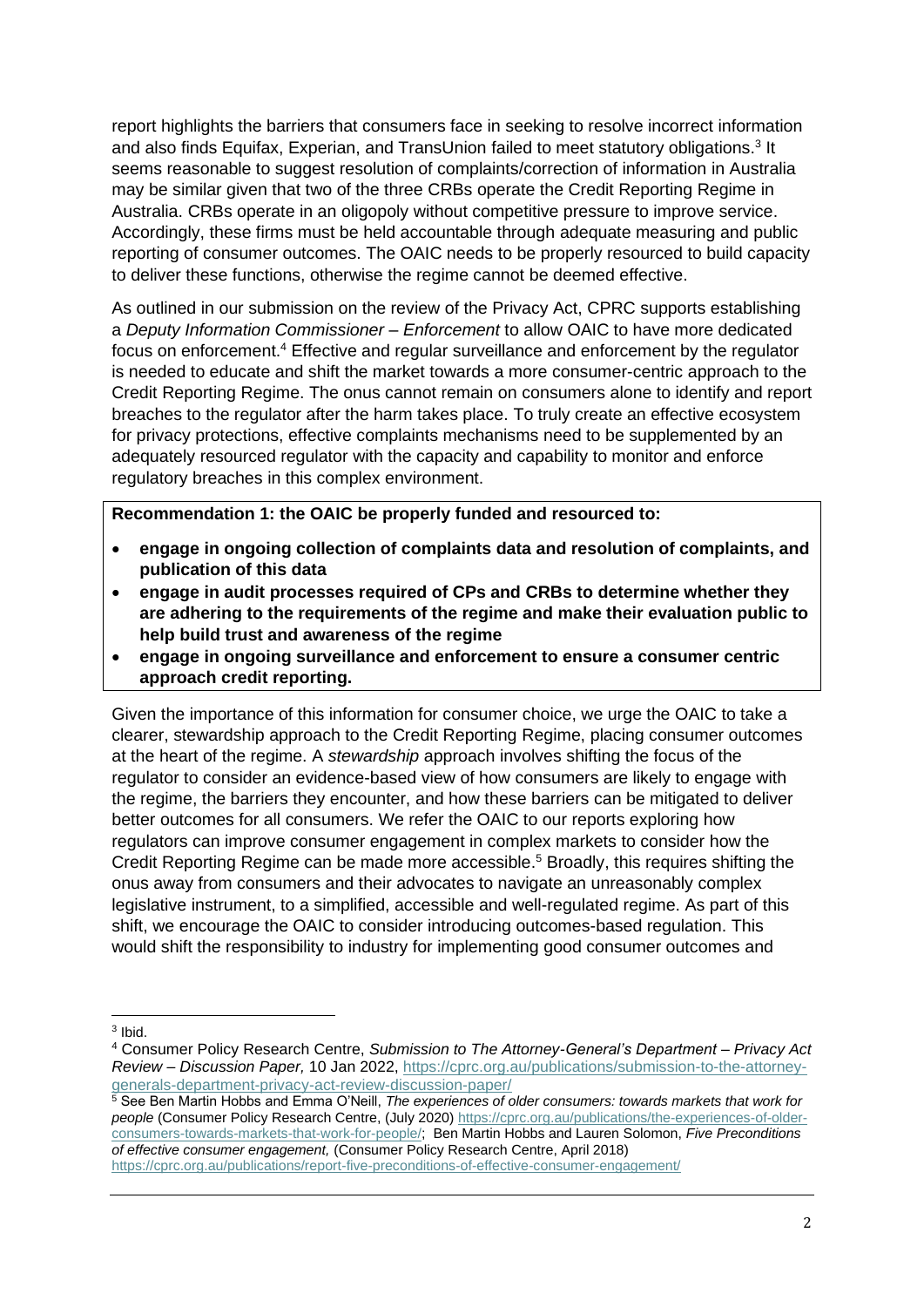demonstrate to regulators how it is ensuring positive consumer outcomes through transparent reporting.<sup>6</sup>

**Recommendation 2: the OAIC adopt a stewardship approach to the Credit Reporting Regime.** 

**Recommendation 3: the OAIC shift towards outcomes-based regulation of the credit Reporting Regime.**

# **Awareness and comprehension testing**

Accessibility and comprehensibility of a consumer's own credit report is paramount to the efficient functioning of financial services, credit markets and ensuring informed consumer choice. Experian's own 2017 survey found 71% of respondents had never checked their credit score with the majority citing that they didn't know how to (22%), didn't know what it was or did not care (17%).<sup>7</sup> As part of a stewardship approach, the OAIC should commission ongoing consumer research to better map how consumers engage with the Credit Reporting Regime and their broader awareness of the regime. There would also be value in engaging in longitudinal comprehension testing to identify how much consumers understand about information on their credit reports, accessing dispute resolution and about the Credit Reporting Regime more broadly beyond stated survey responses. <sup>8</sup> Regulators in other essential services have engaged in comprehension testing, highlighting significant gaps in comprehension across the consumer base and barriers consumers face when engaging in or navigating complex and essential markets.<sup>9</sup>

Ultimately, the Credit Reporting Regime cannot rely on improved disclosure alone to ensure good consumer outcomes. While disclosure requirements and mechanisms have long been relied on as a key pillar of consumer protection to address information asymmetries, research demonstrates firms' inadvertent or deliberate and strategic use of complexity in information disclosure often results in poor consumer outcomes. <sup>10</sup> ASIC's 2019 report *Disclosure: Why it shouldn't be the default* provides a useful summary of much of this evidence, highlighting, in particular, the real world context in which disclosure operates, explaining how and why disclosure and warnings can be less effective than expected, or even ineffective, in influencing consumer behaviour.<sup>11</sup> Services that are inherently or deliberately complex by design are very rarely simple to understand, no matter the quality of information disclosed.

<sup>6</sup> Pete Lunn, Féidhlim P. McGowan, and Noel Howard, "Do some financial product features negatively affect consumer decisions? A review of evidence6' *No. 78. Research Series*, (2018), 59-60; [https://www.bi.team/blogs/beyond-disclosure/.](https://www.bi.team/blogs/beyond-disclosure/)

<sup>7</sup> Experian, *Two thirds of Australians unaware of credit reporting improvements*, 10 March 2017, <https://www.experian.com.au/media-alert-two-thirds-of-australians-unaware-of-credit-reporting-improvements>

<sup>8</sup> See for example, Paul Harrison, Laura Hill, and Charles Gray, *Confident, but Confounded: Consumer Comprehension of Telecommunications Agreements* (Sydney: Australian Communications Consumer Action Network, 2016)

<sup>9</sup> AER BETA partnership, *Improving energy bills*, [https://behaviouraleconomics.pmc.gov.au/projects/improving](https://behaviouraleconomics.pmc.gov.au/projects/improving-energy-bills)[energy-bills;](https://behaviouraleconomics.pmc.gov.au/projects/improving-energy-bills) Behavioural Insights Team, *Testing the impact of behaviourally informed energy bills and best offers*, 30 October 2018 <https://www.esc.vic.gov.au/sites/default/files/documents/BIT%20Report.pdf> <sup>10</sup> Martin Hobbs and O'Neill, *Towards markets that work for people*, 31-39.

<sup>11</sup> Australian Securities and Investments Commission (ASIC) and the Dutch Authority for Financial Markets (AFM), *Disclosure: Why it shouldn't be the default* (REP 632), (October 2018).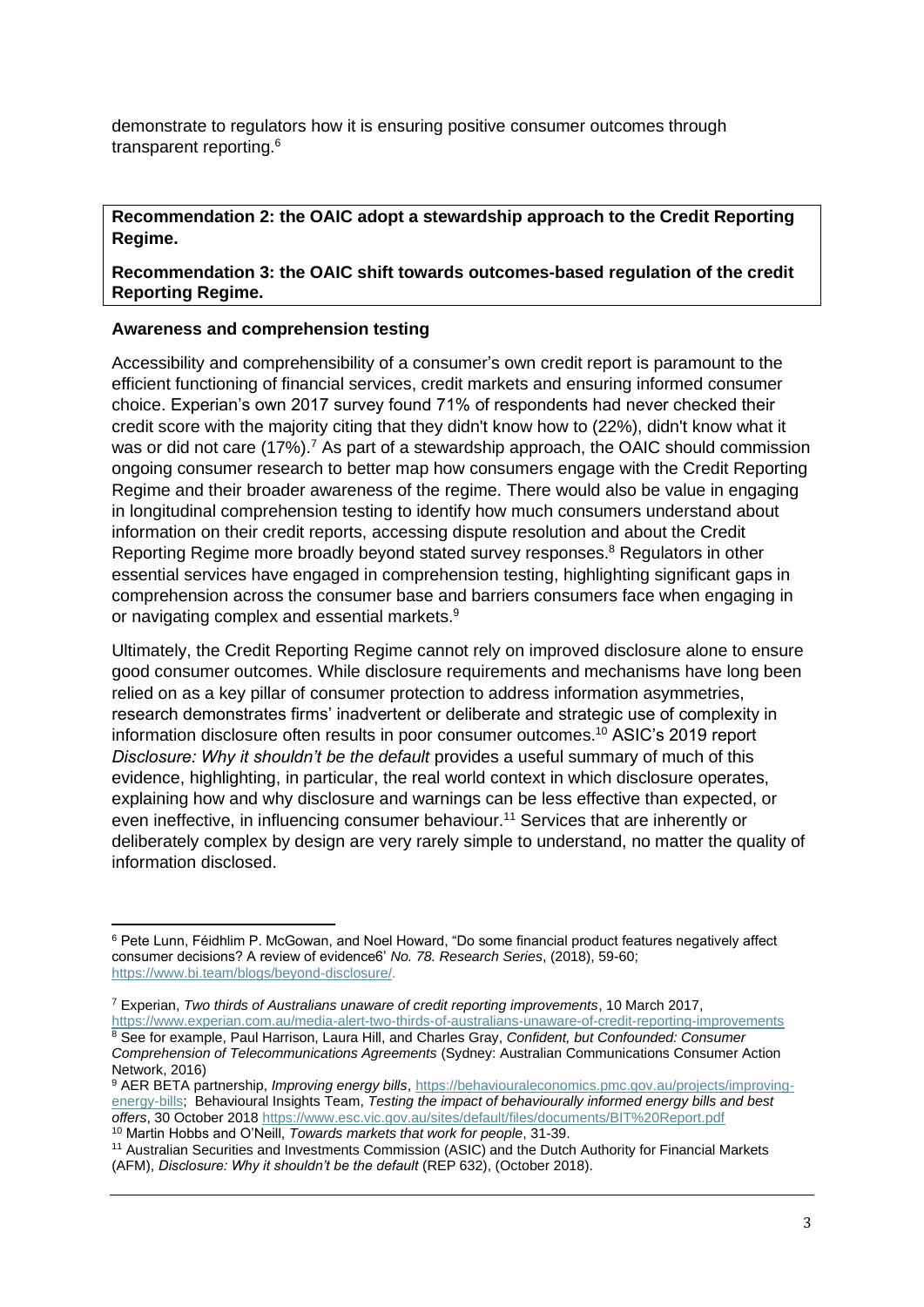**Recommendation 4: the OAIC be resourced to engage in comprehension testing and journey mapping research to better understand the barriers consumers experience in navigating to and engaging with their credit report.**

Regarding the Credit Reporting Code (the Code), it is particularly important to identify the intended audience and purpose of this instrument. As outlined in the *Independent Review of the Banking Code of Practice Final Report* (BCoP Final Report)*,* the BCoP as an instrument currently seeks to meet the needs of too many audiences. <sup>12</sup> The BCoP Final Report agreed with consumer advocates in concluding the most appropriate and logical audience of the code is primarily the code signatories and banking staff, followed by the Australian Financial Complaints Authority (AFCA) in its role as the external dispute resolution (EDR) mechanism – given the instrument provides the 'rule book' for these institutions and is intended to ensure these companies deliver good consumer outcomes.<sup>13</sup> Effective regulation of the Code (through ongoing monitoring, evaluation and enforcement through EDR) should negate the need for consumers and their advocates to engage with the legislation at all. Alongside the BCoP itself, the BCoP Final Report recommended the introduction of a 'separate consumer friendly and readily accessible document that highlights consumers have rights in their dealings with banks'.<sup>14</sup>

This logic applies to the Credit Reporting Code as well. The most appropriate audience is the entities it regulates and the regulator enforcing the legislation, not consumers. We note consumer advocates have characterised the current Credit Reporting Code as 'completely unintelligible to an average consumer.<sup>15</sup> It is inappropriate and unreasonable to place the onus on consumers and their agents to navigate and understand the legal obligations on regulated entities. Instead, the OAIC should consider the approach recommended in the BCoP Final Report – to develop a consumer-friendly guideline to inform consumers and financial advisors about their rights.

**Recommendation 5: the OAIC develop a separate consumer friendly and readily accessible document that highlights consumers have rights in their dealings with CPs and CRBs.**

The Australian Retail Credit Association (ARCA) and the OAIC should consider simplifying the Credit Reporting Code to improve industry compliance. The BCoP Final Report notes banks indicated that their staff do not have legal training and found the 2019 BCoP easier to understand, particularly compared with legislation, as well as improving comprehension for lawyers, financial counsellors, and others with financial services experience. There is a case for significantly improving the readability of the Credit Reporting Code to ensure staff within CPs and CRBs can more easily understand requirements themselves, providing clarity in how to resolve particular issues and ensuring consistency between different credit providers. This clarity is particularly important as mandatory credit reporting extends to the Code to new credit providers and utilities, to support their compliance with the Code. The Code also needs enough clarity to ensure it can be effectively monitored by the OAIC.

<sup>12</sup>Mike Callaghan, *Independent Review of the Banking Code of Practice Final Report,* 26 November 2021, 41. [https://www.ausbanking.org.au/wp-content/uploads/2021/12/Final-Report-Banking-Code-of-Practice-Review-](https://www.ausbanking.org.au/wp-content/uploads/2021/12/Final-Report-Banking-Code-of-Practice-Review-2021.pdf)[2021.pdf](https://www.ausbanking.org.au/wp-content/uploads/2021/12/Final-Report-Banking-Code-of-Practice-Review-2021.pdf)

 $13$  Ibid.

<sup>14</sup> Ibid. 42.

<sup>15</sup> Financial Rights Legal Centre, *Credit Reporting Code Review – Early engagement with consumers,* 8 November 2021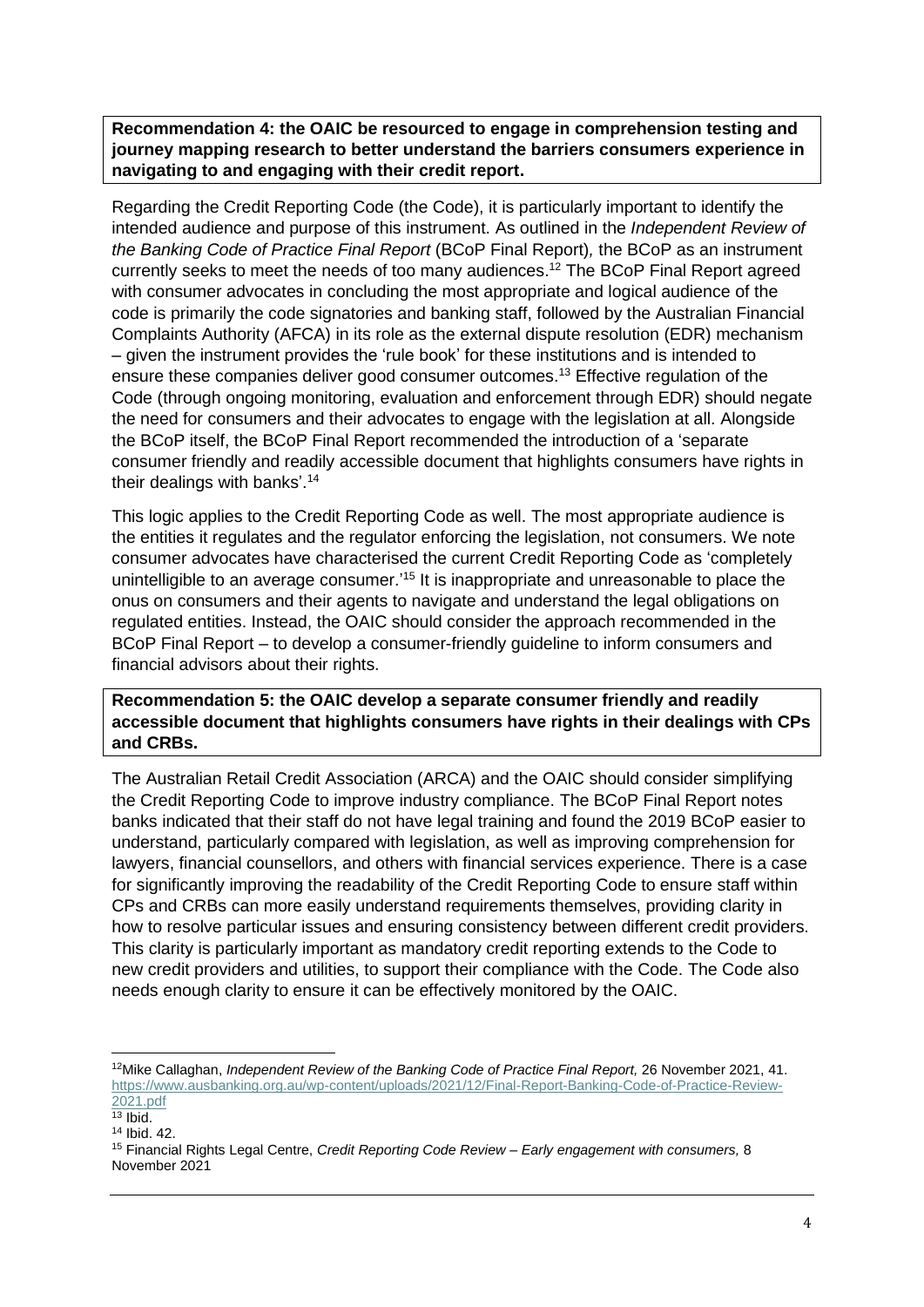**Recommendation 6: the ARCA and the OAIC consider a plain English re-write of the Code to help ensure industry compliance and monitoring.** 

## **Inclusive design and consumer vulnerability**

Given the importance of credit reporting information for accessing credit products or utility services, policymakers and regulators must ensure the regime is designed inclusively so they can be accessed by all Australians. Consumers are not homogeneous – they differ in their ability and preferences in accessing and navigating digital marketplaces or online information. Approximately 2.5 million Australians are not connected to the internet,<sup>16</sup> and a significant proportion rely on their mobile phone as their primary internet connection (9.6%).<sup>17</sup> Accessing and navigating the Credit Reporting Regime information needs to be as accessible for those without/with low digital access and low digital literacy as for those who have high digital access and literacy. Policymakers, regulators and industry should adopt an inclusive design approach when designing legal frameworks and business practices to ensure all consumers can effectively navigate the regime. <sup>18</sup> Taking an inclusive design approach can help to reduce the need for ex-post supports, awareness campaigns and patchwork or reactive protections.<sup>19</sup>

Regulators in Australia are beginning to follow the lead of UK regulators in adopting vulnerability strategies. In 2019, the Australian Energy Regulator (AER) commissioned a CPRC research report, *Exploring regulatory approaches to consumer vulnerability: a report for the Australian Energy Regulator,* which outlines key findings, lessons and approaches being taken to address vulnerability across different jurisdictions, sectors and regulators. This report recognises that significant work has been done around vulnerability and hardship in other sectors - that everyone is likely to experience vulnerable circumstances at some point in their lives, due to common, unavoidable and unpredictable life events such as illness, job loss, financial shocks, the death of a loved one and natural disaster.<sup>20</sup> Moreover, the COVID-19 pandemic has amplified existing drivers of vulnerability or exposed some people to the causes of vulnerability for the first time.<sup>21</sup> Life events such as having children, ageing and disability can also contribute to consumer vulnerability. Vulnerability can arise from personal circumstances, but it can also arise as a consequence of market complexity, poor product and service design, deliberate exploitation of people's behavioural biases, information asymmetry and targeted exploitation of particular communities. More recently, the AER and the Essential Services Commission have consulted on their own vulnerability

<sup>16</sup> Fergus Hunter, "Digital divide': 2.5 million Australians with no internet connection", *The Sydney Morning Herald,* 27 March 2020 [https://www.smh.com.au/politics/federal/digital-divide-2-5-million-australians-isolated](https://www.smh.com.au/politics/federal/digital-divide-2-5-million-australians-isolated-with-no-internet-connection-20200327-p54egn.html)[with-no-internet-connection-20200327-p54egn.html](https://www.smh.com.au/politics/federal/digital-divide-2-5-million-australians-isolated-with-no-internet-connection-20200327-p54egn.html)

<sup>17</sup> Thomas, J., Barraket, J., Parkinson, S., Wilson, C., Holcombe-James, I., Kennedy, J., Mannell, K., Brydon, A. *Australian Digital Inclusion Index: 2021.* (Melbourne: RMIT, Swinburne University

of Technology, and Telstra, 2021), https://www.digitalinclusionindex.org.au/key-findings-and-next-steps/

<sup>18</sup> Martin Hobbs and O'Neill, *Towards markets that work for people,* 62.; Centre for Inclusive Design, *The Benefit of Designing for Everyone*, May 2019; PwC Australia, *Inclusive Design Report: The benefit of designing for everyone*, May 2019

<sup>19</sup> Money Advice Trust, *Inclusive Design in Essential Services: A Guide for Regulators report*, 2021, [https://fairbydesign.com/wp-content/uploads/2021/01/Inclusive-Design-Regulators-Report-Final-Fair-By-Design-](https://fairbydesign.com/wp-content/uploads/2021/01/Inclusive-Design-Regulators-Report-Final-Fair-By-Design-Money-Advice-Trust.pdf)[Money-Advice-Trust.pdf](https://fairbydesign.com/wp-content/uploads/2021/01/Inclusive-Design-Regulators-Report-Final-Fair-By-Design-Money-Advice-Trust.pdf) .

<sup>20</sup> Emma O'Neill, *Exploring Regulatory Approaches to Consumer Vulnerability: A Report for the Australian Energy Regulator,* (Consumer Policy Research Centre, February 2020). [https://cprc.org.au/projects/exploring-regulatory](https://cprc.org.au/projects/exploring-regulatory-approaches-to-consumer-vulnerability/)[approaches-to-consumer-vulnerability/](https://cprc.org.au/projects/exploring-regulatory-approaches-to-consumer-vulnerability/)

<sup>21</sup> CPRC, *Towards a wellbeing approach to consumer policy in Australia. Part One: Why now?* November 2021. <https://cprc.org.au/publications/towards-a-wellbeing-approach-to-consumer-policy-in-australia/>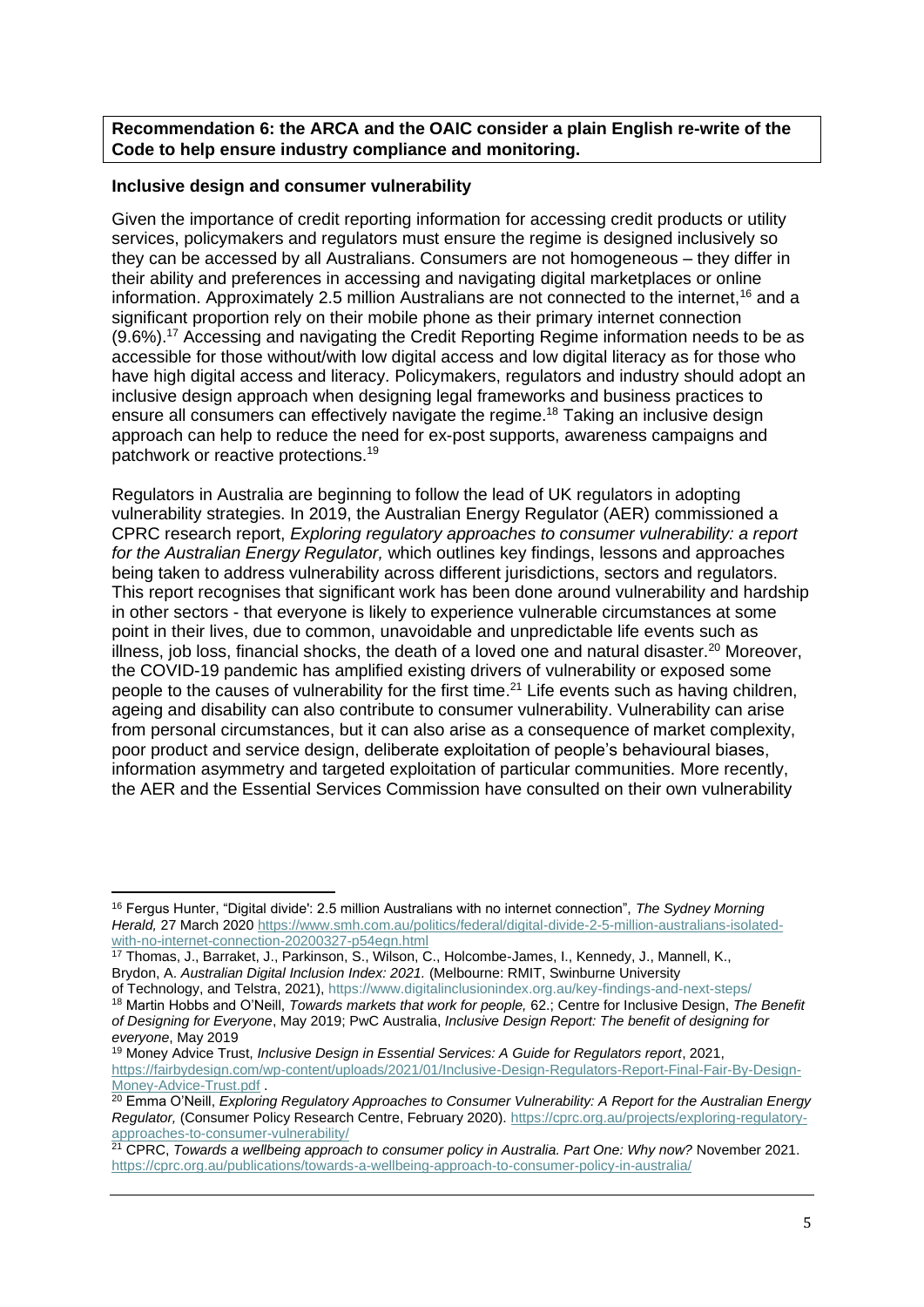strategies, outlining clearer expectations around regulatory design and regulated business practices and approaches. 22

# **Recommendation 7: the OAIC adopt an inclusive design approach to the Credit Reporting Code.**

**Recommendation 8: the OAIC adopt a vulnerability strategy to inform the approach to regulating the Credit Reporting Regime.**

## **Ensure consumers have a feedback loop to their own credit report**

If a consumer's own credit report has errors, this can have significant implications for consumer choice – credit providers may price in risk that is unwarranted or may not offer credit/products at all. Errors might also be caused by fraudulent activity. During COVID-19, the ACCC observed a significant uptick in scams and in particular identity theft – which was one of the top three scams in 2020, with reports of identity theft up 84% over the pandemic.<sup>23</sup> Consumers encountering payment difficulty may also have a default placed on their credit report. Our own COVID-19 data found one in ten young Victorians missed payments across two or more sectors within the same month in November and December 2020.<sup>24</sup> Consumers need a simple, effective feedback mechanism to ensure they are aware of any fraudulent activity on their account, as well as being aware of a default being placed on their account. This would allow consumers to address these issues before applying for a credit product.

**Recommendation 9: consumers be notified of credit report activity in a simple and understandable feedback mechanism.**

# **Data sharing, direct marketing and the disclosure of credit related personal information**

The overwhelming majority of consumers have concerns about their personal data. As identified in our *2020 Data and Technology Consumer Survey:*

- 94% of Australian consumers are uncomfortable with how their personal information is collected and shared online
- 85% of consumers consider it is unfair for companies to share personal information they've provided to other companies – while 90% think it is unfair for this information to be sold to other companies
- a large majority of consumers also find it unfair when companies collect more information than is necessary to deliver the product or service they are receiving (88%).

Our survey also highlights the limitations of privacy policies as a reasonable disclosure mechanism to seek consumers' consent:

<sup>&</sup>lt;sup>22</sup> See the ESC's Getting to Fair consultation process [https://www.esc.vic.gov.au/other-work/regulating](https://www.esc.vic.gov.au/other-work/regulating-consumer-vulnerability-mind)[consumer-vulnerability-mind](https://www.esc.vic.gov.au/other-work/regulating-consumer-vulnerability-mind) and the AER's Consumer Vulnerability Strategy consultation process <https://www.aer.gov.au/retail-markets/guidelines-reviews/consumer-vulnerability-strategy> <sup>23</sup> ACCC, *Targeting Scams – Report of the ACCC on scams activity 2020*, June 2021 [https://www.accc.gov.au/system/files/Targeting%20scams%20-](https://www.accc.gov.au/system/files/Targeting%20scams%20-%20report%20of%20the%20ACCC%20on%20scams%20activity%202020%20v2.pdf)

[<sup>%20</sup>report%20of%20the%20ACCC%20on%20scams%20activity%202020%20v2.pdf](https://www.accc.gov.au/system/files/Targeting%20scams%20-%20report%20of%20the%20ACCC%20on%20scams%20activity%202020%20v2.pdf)

<sup>24</sup> CPRC, *Towards a wellbeing approach to consumer policy: Part one: Why Now?,* 11.